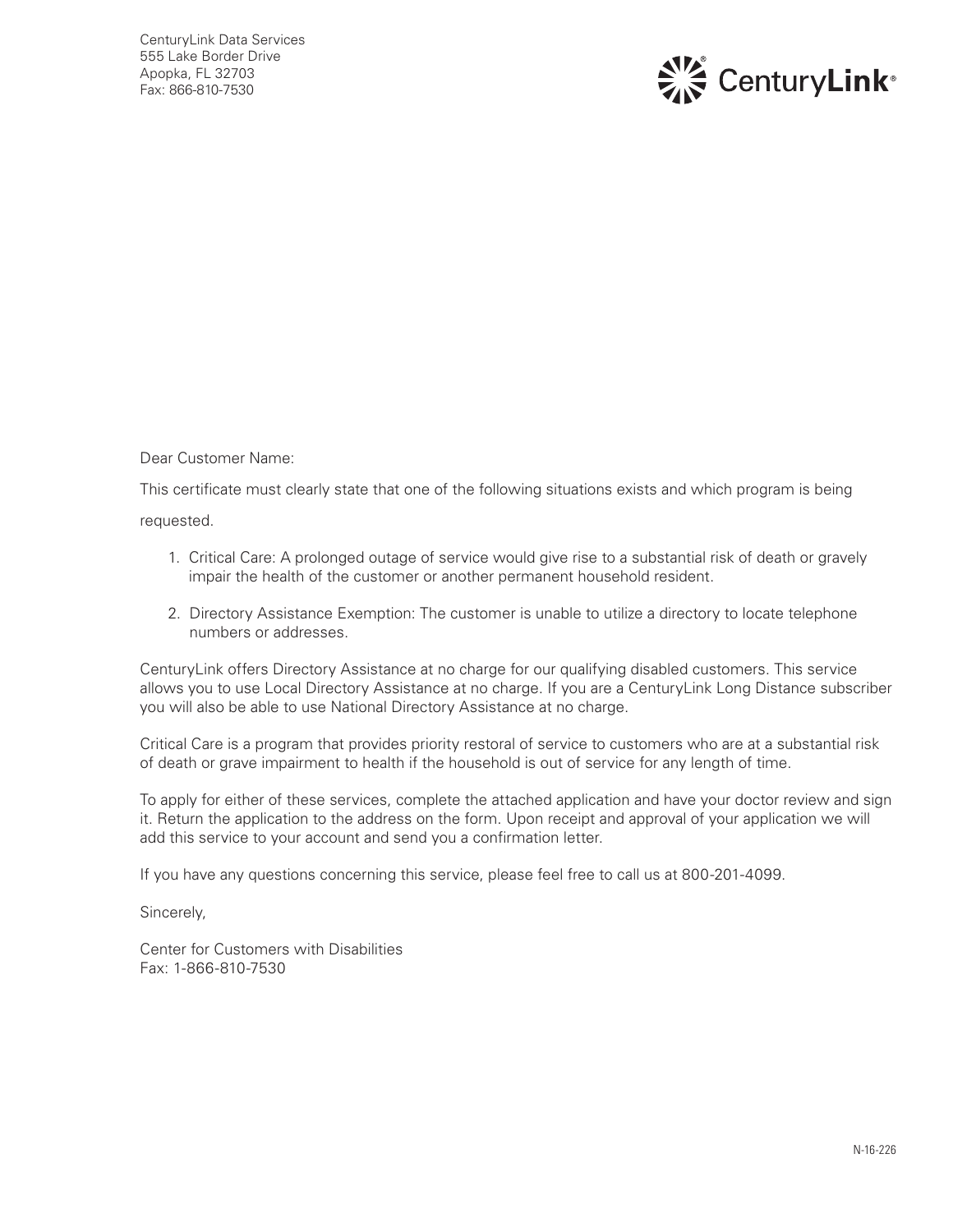

## **Critical Care or Directory Exemption Certifying Authorities**

The following professionals are acceptable certifying authorities on the *Application for Critical Care or Exemption from Directory Assistance Charges form:*

- Nurse
- Ophthalmologist
- Optometrist
- Physician
- Professional hospital staff member
- Professional librarian MN only
- Psychologist
- Social workers (state and local)
- Staff of agency/center for the blind
- Therapist
- Welfare case workers (state and local)